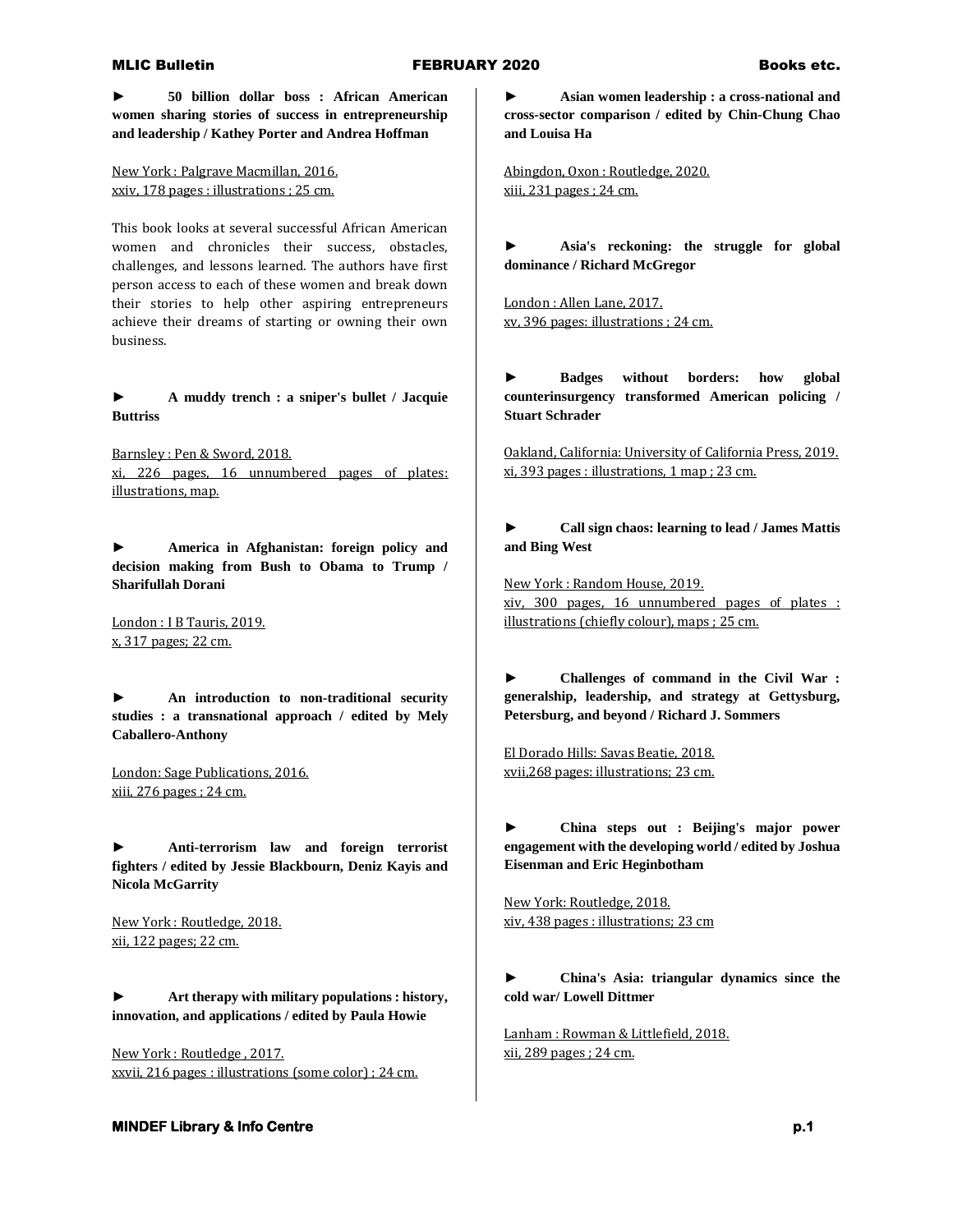**► China's military modernization, Japan's normalization and the South China Sea territorial disputes / Zenel Garcia**

Cham : Palgrave Macmillan, 2019. xi, 143 pages : maps ; 22 cm.

**► China's naval operations in the South China Sea : evaluating legal, strategic and military factors / Bruce A. Elleman**

Kent : Renaissance books, 2018. xxiv, 328 pages : illustrations, maps (chiefly color) ; 23 cm.

**► Churchill and Orwell : the fight for freedom / Thomas E. Ricks**

London: Penguin Books, 2018. 339 pages, 16 unnumbered pages of plates : illustrations ; 25 cm.

**► Command : the twenty-first-century general / Anthony King**

Cambridge : Cambridge Univ Press UK, 2019. xx, 484 pages ; 23 cm.

**► Conflict : how soldiers make impossible decisions / Neil D. Shortland, Laurence J ALison and Joseph M. Moran**

New York : Oxford University Press, 2019. xxii, 220 pages; 24 cm.

**► Counter jihad : America's military experience in Afghanistan, Iraq, and Syria / Brian Glyn Williams**

Philadelphia: University of Pennsylvania Press, 2018. xvi, 367 pages, 10 unnumbered pages of plates : illustrations, maps, ; 24 cm.

**► Counter mentor leadership : how to unlock the potential of the 4-generation workplace / Kelly Riggs and Robby Riggs**

Boston: Nicholas Brealey Pub, 2018. xix, 346 pages: illustrations; 22 cm.

**MINDEF Library & Info Centre p.2 p.2** 

**► Counterinsurgency intelligence and the emergency in Malaya / Roger C. Arditti**

Cham, Switzerland : Palgrave Macmillan, 2019. xxvii, 254 pages : 22 cm.

**► CPTED and traditional security countermeasures : 150 things you should know / Lawrence J. Fennelly and Marianna A. Perry**

Boca Raton: CRC Press, 2018. xxx, 432 pages ; 24 cm.

**► Critical perspectives on leadership : the language of corporate power / Mark Learmonth and Kevin Morell**

London : Routledge , 2019. xiv, 163 pages ; 24 cm.

**► Cross-domain deterrence : strategy in an era of complexity / edited by Jon R. Lindsay and Erik Gartzke**

New York: Oxford Univ Press US, 2019. viii, 397 pages: illustrations ; 24 cm.

**► Culture and the soldier : identities, values, and norms in military engagements / edited by H.Christian Breede**

Vancouver : Univ of Brit Columbia Pr, 2019. ix, 233 pages : illustrations ; 24 cm.

**► Cyber smart: five habits to protect your family, money, and identity from cyber criminals / Bart R Mcdonough**

Indianapolis: John Wiley & Sons, Inc., 2019. xxxi, 267 pages ; 23 cm.

**► Cyber strategy : the evolving character of power and coercion / Brandon Valeriano, Benjamin Jensen and Ryan C Maness**

New York : Oxford University Press, 2018. xii, 305 pages : illustrations ; 25 cm.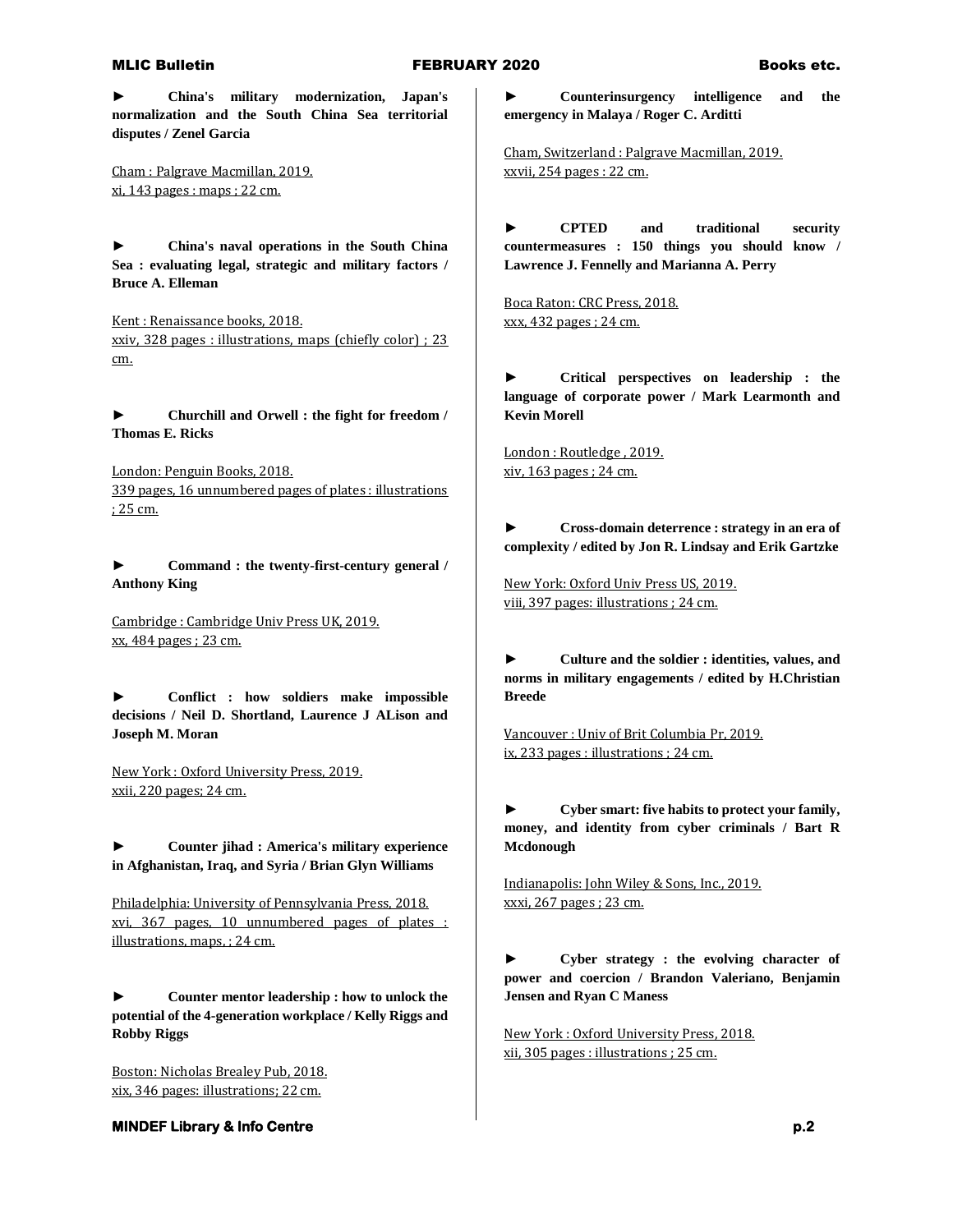**► Dawn of the code war : America's battle against Russia, China, and the rising global cyber threat / John P. Carlin and Garrett M Graff**

New York : Public Affairs , 2018. vii, 464 pages ; 25 cm.

**► Decision in the Atlantic : the Allies and the longest campaign of the Second World War / edited by Marcus Faulkner and Christopher M. Bell**

Lexington: University Press of Kentucky, 2019. 313 pages : illustrations ; 24 cm.

**► Decolonization and conflict : colonial comparisons and legacies / edited by Martin Thomas and Gareth Curless**

London : Bloomsbury, 2018. ix, 280 pages ; 24 cm.

**► Dehumanization of warfare : legal implications of new weapon technologies / Wolff Heintschel von Heinegg and Robert Frau and edited by Tassilo Singer**

Cham : Springer , 2018. x, 233 pages: illustrations; 24 cm.

**► Disaster in the Far East, 1941-1942 : the defence of Malaya, Japanese capture of Hong Kong, and the fall of Singapore / edited by John Grehan and Martin Mace**

Barnsley : Pen & Sword, 2015. xi, 516 pages: illustrations : 24 cm.

**► Disruptive and game changing technologies in modern warfare : development, use, and proliferation / edited by Margaret E. Kosal**

Chan : Springer, 2020. xi, 222 pages: illustrations (some color) ;23 cm.

**► Empires of the weak : the real story of European expansion and the creation of the new world order / J.C. Sharman**

**MINDEF Library & Info Centre p.3 p.3** Princeton: Princeton University Press, 2019. xii, 196 pages ; 24 cm.

**► Ethical and legal issues in human resource development : evolving roles and emerging trends / Claretha Hughes**

Cham: Palgrave Macmillan, 2019. xxiii, 146 pages; 21 cm.

**► Evolving leadership for collective wellbeing : lessons for implementing the United Nations sustainable development goals / edited by Seana Lowe Steffen and et al**

Bingley : Emerald Group Publ, 2019. xvi, 352 pages : illustrations ; 23 cm.

**► Greatest stories never told : special ops / Laurence J. Yadon**

Guilford : Lyons Press, 2019. ix, 246 pages; 23 cm.

**► Guardians of Churchill's secret army : men of the intelligence corps in the special operations executive / Peter Dixon**

London: Cloudshill Press, 2018. i, 225 pages: illustrations ; 23 cm.

**► Homeland security cultures : enhancing values while fostering resilience / edited by Alexander Siedschlag and Andrea Jerkovic**

London : Rowman & Littlefiels International, 2018. xiii, 389 pages : illustrations ; 23 cm.

**► How do leaders make decisions?: evidence from the East and West, Part A / edited by Alex Mintz and Dmitry Adamsky**

London, Bingley : Emerald Group Publ, 2019. xiii, 193 pages ; 24 cm.

**► How to be a dictator: the cult of personality in the twentieth century/ Frank Dikotter**

New York: Bloomsbury, 2019.

xvi, 274 pages, 16 unnumbered pages of plates : illustrations, portraits ; 24 cm.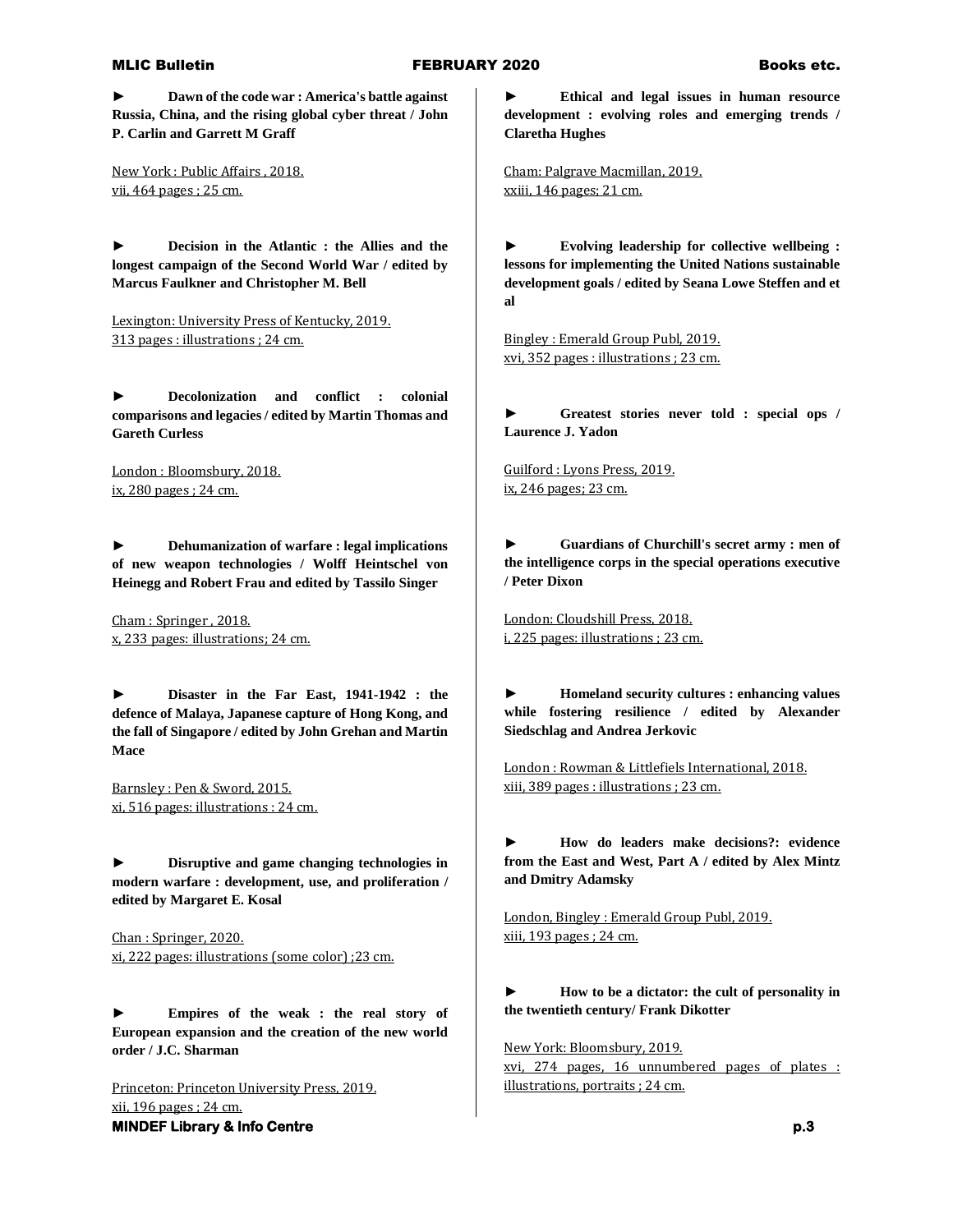**► How to get into a military service academy : a step-by-step guide to getting qualified, nominated, and appointed / Michael Singer Dobson**

Lanham: Rowman & Littlefield, 2017. xxi, 192 pages ; 24 cm.

**► International disaster management ethics / Liza Ireni Saban**

Albany: State Univ of New York PR, 2016. 184 pages ; 24 cm.

**► Islamic empire : fifteen cities that define a civilization / Justin Marozzi**

London : Allen Lane, 2019. xxiii, 440 pages, 16 unnumbered pages of plates : illustrations (chiefly color), maps ; 24 cm.

**► Israel's long war with Hezbollah : military innovation and adaptation under fire / Raphael D. Marcus**

Washington : Georgetown University Press, 2018. viii, 330 pages ; 24 cm.

**► Jerusalem in Muhammad's strategy : the role of the prophet Muhammad in the conquest of Jerusalem / Abdallah Ma'rouf Omar**

Newcastle Upon Tyne : Cambridge Scholars Pub, 2019. vi, 155 pages: maps; 21 cm.

**► Killing on command : the defence of superior orders in modern combat / Carmel O'Sullivan**

London : Palgrave Macmillan, 2016. ix, 226 pages ; 22 cm.

**► Kissinger on Kissinger : reflections on diplomacy, grand strategy, and leadership / compiled by Winston Lord**

New York : St Martin's Press, 2019. xxi, 147 pages: illustration; 20 cm.

**► Leadership and purpose : how to create a sustainable culture / Kathleen Miller Perkins**

London : Routledge, 2020. xii, 174 pages: illustrations; 24 cm.

**► Leadership in war : lessons from those who made history / Andrew Roberts**

London : Allen Lane, 2019. xiv, 239 pages ; 24 cm.

**► Leadership studies and the desire for shared agreement: a narrative inquiry / Stan Amaladas**

Cambridge, United Kingdom : Cambridge University Press, 2019. 76 pages : illustrations (black and white) ; 23 cm.

**► Leading in place : leadership through different eyes / Rita M. Hilton and Rosemary O'Leary**

New York : Routledge, 2018. xiv, 186 pages: illustrations; 23 cm.

**► Leading public sector innovation : co-creating for a better society / Christian Bason**

Bristol : Policy Press, 2018. xviii, 345 pages ; 22 cm.

**► Losing military supremacy : the myopia of American strategic planning / Andrei Martyanov**

Atlanta, GA : Clarity Press, 2018. 249 pages ; 24cm.

**► Manpower alternatives to enhance total force capabilities: could new forms of reserve service help alleviate military shortfalls? / Stephen Dalzell...[et.al]**

Santa Monica: Rand Corporation, 2019. xxxii, 244 pages ; 23 cm.

**MINDEF Library & Info Centre p.4 p.4**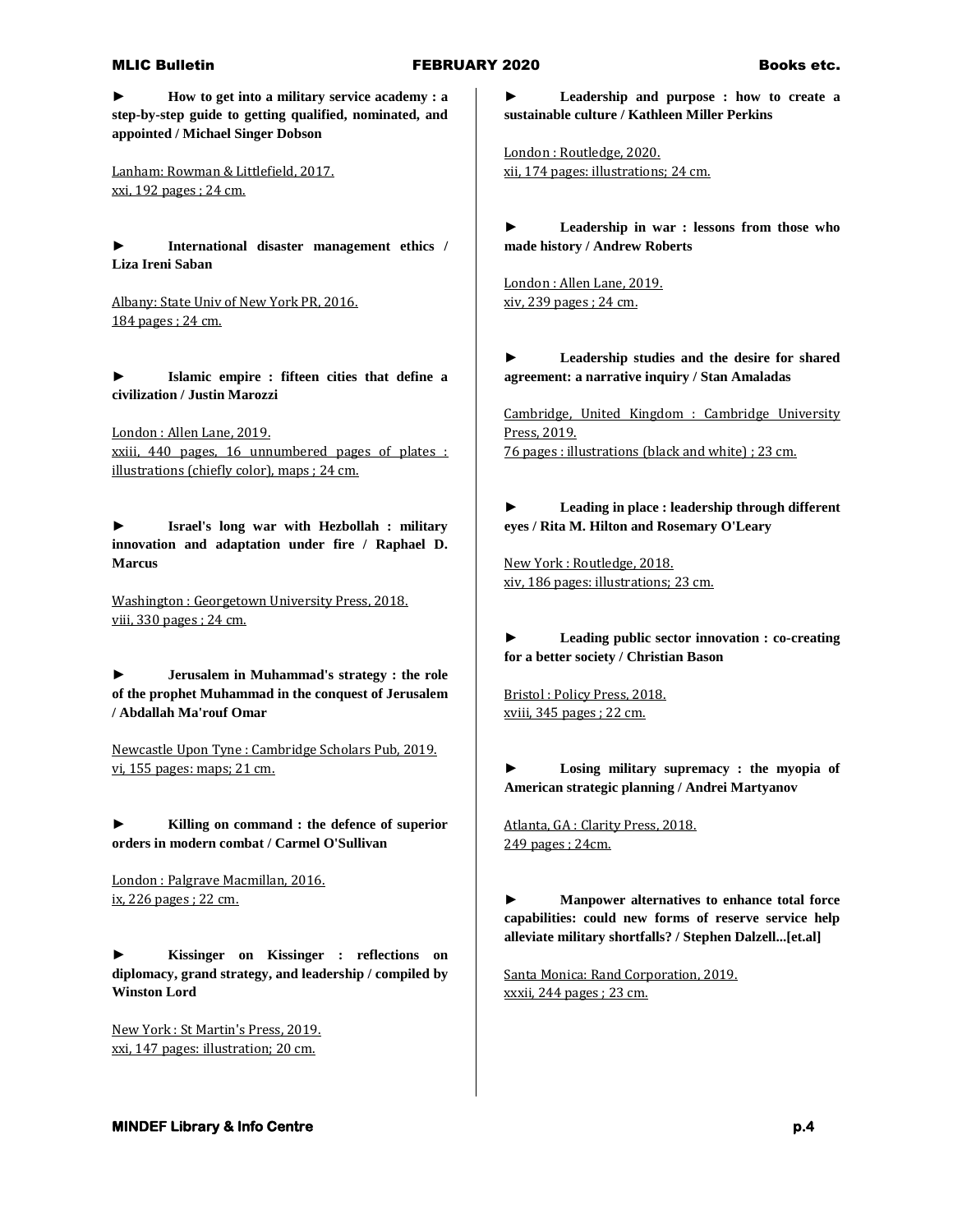**► Military veteran reintegration : approach, management, and assessment of military veterans transitioning to civilian life / edited by Carl Andrew Castro, Sanela Dursun**

San Diego: Elsevier Acedemic Press, 2019. xii, 257 pages ; 23 cm.

**► Mission control management : the principles of high performance and perfect decision making learned from leading at Nasa/ Paul Sean Hill**

London : Nicholas Brealey, 2018. xviii, 279 pages : illustrations ; 24 cm.

**► NATO and the crisis in the international order : the Atlantic alliance and its enemies / Magnus Petersson**

London : Routledge, 2019. ix, 87 pages ; 22 cm.

**► NATO's lessons in crisis : institutional memory in international organizations / Heidi Hardt**

New York : Oxford University Press, 2018. xiv, 275 pages : illustrations ; 24 cm.

**► Naval modernisation in Southeast Asia : problems and prospects for small and medium navies / edited by Geoffrey Till and Ristian Atriandi Supriyanto**

Chan : Palgrave Macmillan, 2018. xiii, 126 pages: illustrations; 20 cm.

**► Naval modernisation in Southeast Asia. Pt 2: Submarine issues for small and medium navies / edited by Geoffrey Till and Collin Koh Swee Lean**

Cham: Palgrave Macmillan, 2018. xii, 138 pages: illustrations; 21 cm.

### **MINDEF Library & Info Centre p.5 p.5**

**► Night in the American village : women in the shadow of the U.S. military bases in Okinawa / Akemi Johnson**

New York: New Press, 2019. 321 pages : map ; 23 cm.

"An examination of the complex relationship between the women living near the U.S. base in Okinawa and the servicemen who are stationed there."

**► No better friend, no worse enemy : the life of General James Mattis / Jim Proser**

New York: Harpercollins, 2018. viii, 257 pages ; 24 cm.

**► Non-western responses to terrorism / edited by Michael J. Boyle**

Manchester : Manchester Univ Press, 2019. xix, 478 pages : illustrations ; 24 cm.

**► Peace, reconciliation and social justice leadership in the 21st century : the role of leaders and followers / edited by H.Eric Schockman, Vanessa Hernandez and Aldo Boitano**

Bingley : Emerald Group Publ, 2019. xxvi, 312 pages: illustrations; 23 cm.

**► Planning to fail : the US wars in Vietnam, Iraq, and Afghanistan / James H. Lebovic**

New York : Oxford Univ Press US, 2019. x, 246 pages ; 25 cm.

**► Regional cooperation for peace and development : Japan and South Korea in Southeast Asia / edited by Brendan Howe**

London : Routledge, 2019. ix, 134 pages : illustrations ; 23 cm.

**► Regional security in the Middle East : a critical perspective / Pinar Bilgin**

Abingdon : Routledge, 2019. ix, 211 pages ; 25 cm.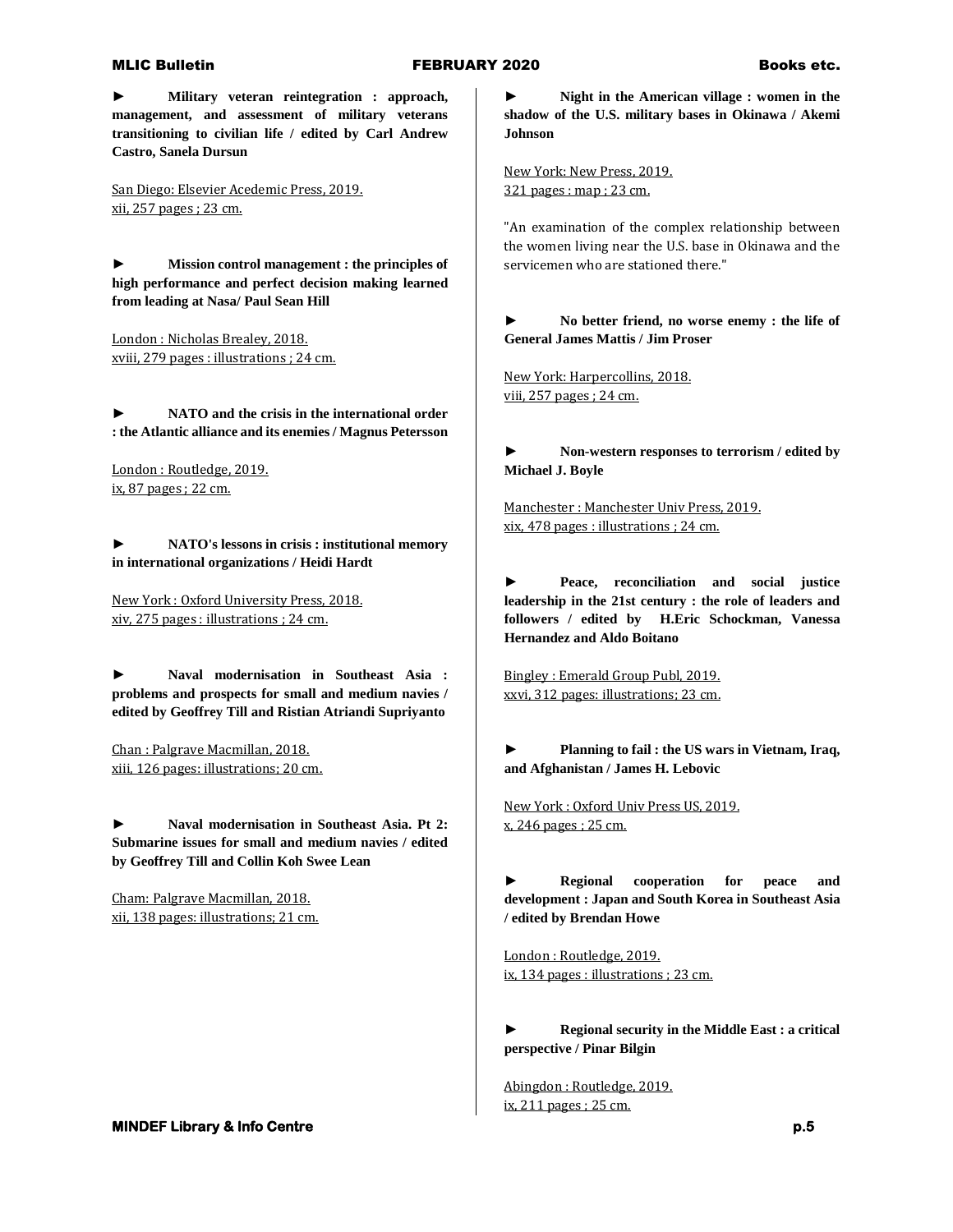**► Rewriting leadership with narrative intelligence : how leaders can thrive in complex, confusing and contradictory times / Greg Morgan**

Bingley: Emerald Group Publ, 2019. xix, 288 pages : illustrations ; 24 cm.

**► Strategic leadership in the public sector / Paul Joyce**

London : Routledge, 2017. xii, 344 pages: illustrations; 23 cm.

**► Strategic survey 2019 : the annual assessment of geopolitics**

Abingdon, Oxon : Routledge for the International Institute for Strategic Studies, 2019. 420 pages : illustrations ; 23 cm.

Analyses the events that shaped relations between major powers. It includes essays on the state of the rules-based order; the impact of information technology on international relations; the geopolitical consequences of rising oil prices; and the impact of hypersonic weapons on military capabilities.

**► Strategy, evolution, and war : from apes to artificial intelligence / Kenneth Payne**

Washington : Georgetown University Press, 2018. 260 pages; 23 cm.

**► Surviving the international war zone: security lessons learned and stories from police and military peacekeeping forces / Robert R Rail**

Boca Raton: CRC Press, 2018. xxi, 327 pages: illustrations; 23 cm.

**► Sword and scimitar : fourteen centuries of war between Islam and the West / Raymond Ibrahim**

New York, NY : Da Capo, 2018. xvii, 334 pages, 16 unnumbered pages of plates : illustrations, maps ; 24 cm.

**► Tell me how this ends : military advice, strategic goals, and the "forever war" in Afghanistan / Mark F Cancian**

Lanham, Boulder: CTR for Strat & Intl Stds, 2019. ix, 46 pages.

**► The cyber threat and globalization : the impact on U.S. national and international security / Jack A. Jarmon and Pano Yannakogeorgos**

Lanham: Rowman & Littlefield, 2018. viii, 267 pages : illustrations ; 24 cm.

**► The global challenge of militias and paramilitary violence / Paul Rexton Kan**

Cham: Palgrave Macmillan, 2019. vii, 133 pages; 22 cm.

**► The global illusion of citizen protection : transnational threats and human security / Robert Mandel**

London : Rowman & Littlefield Intl, 2018. xxi, 265 pages; 23 cm.

**► The hidden history of Burma : race, capitalism, and the crisis of democracy in the 21st century / Thant Myint-U**

New York : W W Norton, 2020. xiii, 288 pages : map ; 25 cm.

**► The military leaders : fundamental insight for developing leaders / Andrew Steadman**

Bloomington, IN: Westbow Press, 2018. xix , 226 pages ; 23 cm.

**► The modernisation of the Republic of Korea Navy : seapower, strategy and politics / Ian Bowers**

Cham, Switzerland : Palgrave Macmillan, 2019. xxi, 239 pages ; 23 cm.

### **MINDEF Library & Info Centre p.6 p.6**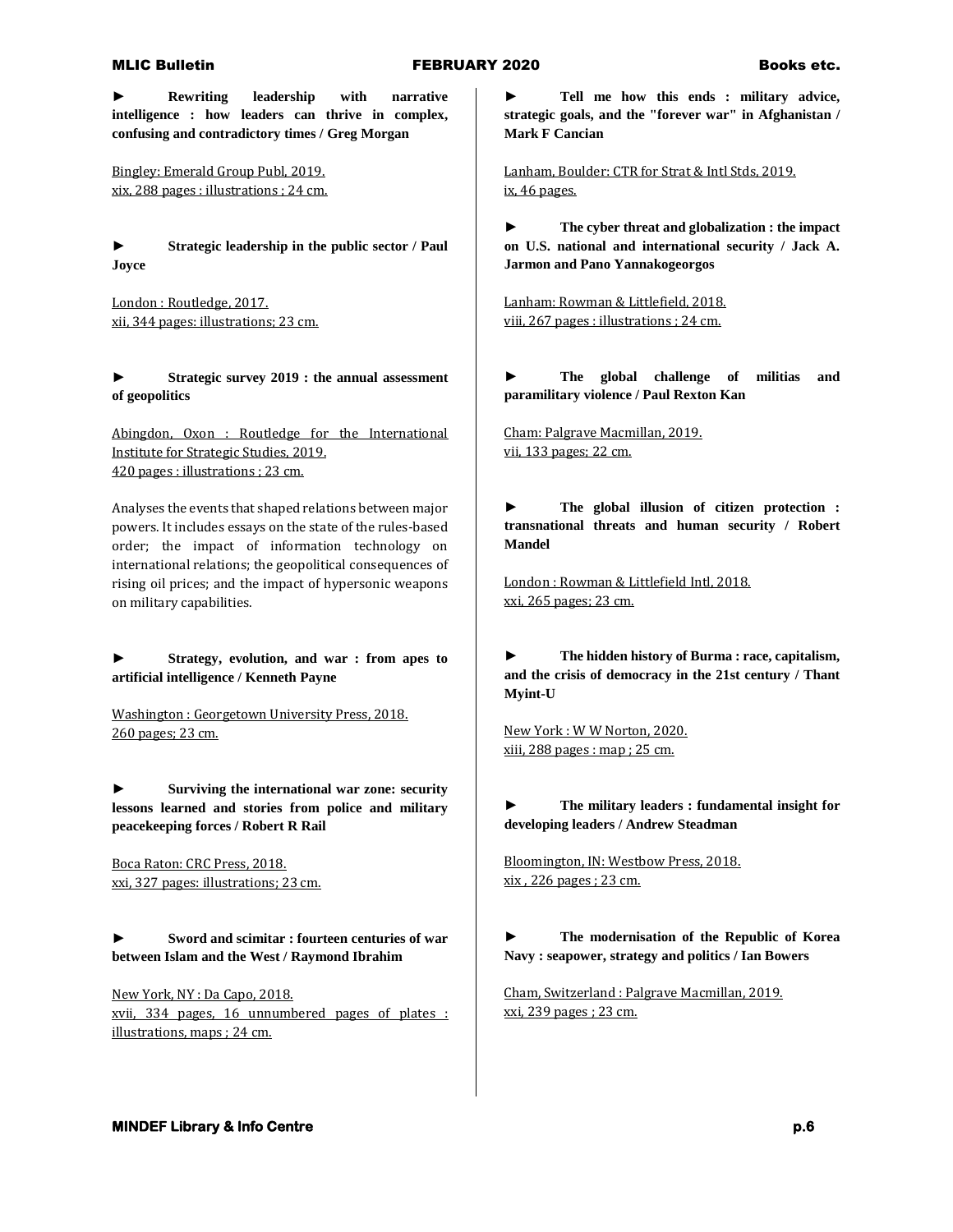**► The new art of war : China's deep strategy inside the United States / William J. Holstein**

Dering Harbor, New York: Brick Tower Press, 2019. 230 pages ; 23 cm.

**► The program : lessons from elite military units for creating and sustaining high performing leaders and teams / Eric Kapitulik and Jake Macdonald**

Hoboken, New Jersey: John Wiley & Sons, 2019. xv, 276 pages : illustration ; 24cm.

**► The shadow men : the leaders who shaped the Australian Army from the Veldt to Vietnam / edited by Craig Stockings and John Connor**

Sydney : Univ of New South Wales, 2017. xiii, 266 pages : illustrations, portraits ; 24 cm.

This book pulls them out of the shadows. The Shadow Men unites some of Australia's best military historians who shed light on ten of these men, intellectuals, strategists and administrators, foregrounding their achievements and influences.

**► The Taliban reader : war, Islam and politics / edited by Alex Strick van Linschoten and Felix Kuehn**

New York: Oxfored Univ Press, 2018. xi, 558 pages ; 24 cm.

**► The war is in the mountains : violence in the world's high places / Judith Matloff**

London: Duckworth, 2017. xiii, 255 pages : maps ; 24 cm.

**► Theorizing women and leadership : new insights and contributions from multiple perspectives / edited by Julia Storberg-Walker and Paige Haber-Curran**

Charlotte, NC: Information Age Publishing, 2017. xii, 326 pages ; 24 cm.

**► To raise and discipline an army : Major General Enoch Crowder, the Judge Advocate General's Office and the realignment of civil and military relations in World War I / Joshua E. Kastenberg**

Dekalb : Northern illinois Univ Press, 2017. ix, 494 pages ; 24 cm.

**► Uncertainty, threat, and international security: implications for Southeast Asia / Ivan Savic and Zachary C. Shirkey.** 

London: Routledge, 2019. 168 pages: illustrations ; 24 cm.

**► War and art : a visual history of modern conflict / edited by Joanna Bourke**

London : Reaktion books, 2017. 391 pages: illustrations (some colors); 29 cm.

**► War at sea : a shipwrecked history from antiquity to the twentieth century / James P. Delgado**

New York, NY: Oxford University Press, 2019. xxii, 465 pages : illustrations (some colour), maps ; 25 cm.

**► War stuff : the struggle for human and environmental resources in the American Civil War / Joan E. Cashin**

Cambridge : Cambridge Univ Press, 2018. xii, 258 pages : illustrations, maps, portraits ; 24 cm.

**► Warrior elite : Australia's special forces - Z force to the SAS, intelligence operations to cyber warfare / Robert Macklin**

Sydney, N.S.W.: Hachette Australia, 2019. xxl, 375 pages, 16 unnumbered pages : illustrations, portraits ; 20 cm.

**► What's wrong with leadership?: improving leadership research and practice / edited by Ronald E. Riggio**

New York : Routlege , 2019. xiv, 305 pages ; 23 cm.

**MINDEF Library & Info Centre p.7** *p.7*